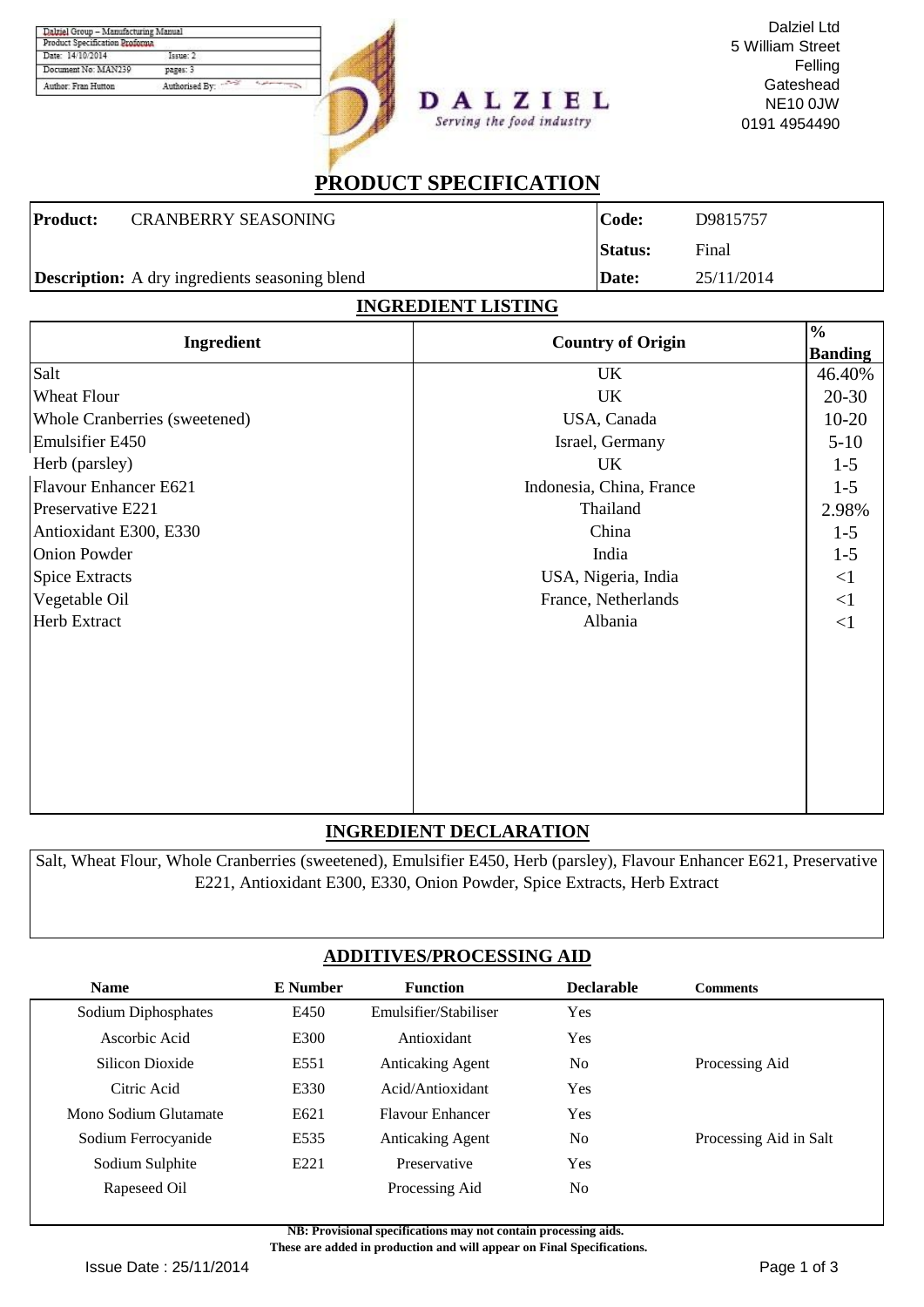| Product Specification Proforma |                |
|--------------------------------|----------------|
| Date: 14/10/2014               | Textter 2      |
| Document No: MAN239            | pages: 3       |
| Author: Fran Hutton            | Authorised By: |



Dalziel Ltd 5 William Street Felling **Gateshead** NE10 0JW 0191 4954490

#### **CRANBERRY SEASONING**

**D9815757**

# **ALLERGEN INFORMATION**

| Allergen                                            |                | <b>Present</b>    | <b>Source</b>      | <b>Comments</b>                                                     |  |
|-----------------------------------------------------|----------------|-------------------|--------------------|---------------------------------------------------------------------|--|
|                                                     | on Site        | <b>In Product</b> |                    |                                                                     |  |
| Cereals containing<br><b>Gluten</b>                 | <b>YES</b>     | <b>YES</b>        | <b>Wheat Flour</b> | Fortified Wheatflour (calcium<br>carbonate, iron, niacin, thiamine) |  |
| Egg<br>and products thereof                         | <b>YES</b>     | NO                |                    |                                                                     |  |
| Fish<br>and products thereof                        | <b>YES</b>     | NO                |                    |                                                                     |  |
| <b>Soybeans</b><br>and products thereof             | <b>YES</b>     | NO                |                    |                                                                     |  |
| <b>Milk</b><br>and products thereof                 | <b>YES</b>     | NO                |                    |                                                                     |  |
| <b>Celery</b><br>and products thereof               | <b>YES</b>     | <b>YES</b>        | Spice Extract      | Celery                                                              |  |
| <b>Mustard</b><br>and products thereof              | <b>YES</b>     | NO                |                    |                                                                     |  |
| <b>Peanuts</b><br>and products thereof              | NO             | NO                |                    |                                                                     |  |
| Nuts * (other than peanuts)<br>and products thereof | NO             | NO                |                    |                                                                     |  |
| Lupin<br>and products thereof                       | NO             | NO                |                    |                                                                     |  |
| <b>Sesame Seeds</b><br>and products thereof         | NO             | NO                |                    |                                                                     |  |
| <b>Molluscs</b><br>and products thereof             | N <sub>O</sub> | N <sub>O</sub>    |                    |                                                                     |  |
| <b>Sulpher Dioxide</b><br>Sulphites >10ppm          | <b>YES</b>     | <b>YES</b>        | Preservative E221  |                                                                     |  |

Dalziel take reasonable and practical precautions to reduce the risk of contamination of the products we manufacture. Due to the nature and complexity of ingredient blending the risk of contamination from carry over residue or airborne cross contamination cannot be totally eliminated**.** Furthermore although we prohibit the processing of nuts on site we cannot guarantee that contamination has not occurred at other stages in the processing of ingredients, i.e. during farming, harvesting, transportation etc. To a greater or lesser extent the same issue may apply to other allergens. A copy of our allergen policy and risk assessment is available on request.

**The absence of an allergen from the above recipe should not be taken as an implication that our product can be guaranteed free from that allergen.**

\* (1) Nut allergens: Almond, hazelnut, Walnut, cashew, pecan, brazil nut, pistachio nut, Macadamia/Queensland nut) and products thereof.

### **SUITABILITY**

| l v<br>etarian | <b>YES</b>     | $\alpha$<br>հատ | T/TQ<br>$\cdot$<br>1 L N |  |
|----------------|----------------|-----------------|--------------------------|--|
|                |                |                 |                          |  |
| IN<br>Organic  | N <sub>O</sub> |                 |                          |  |